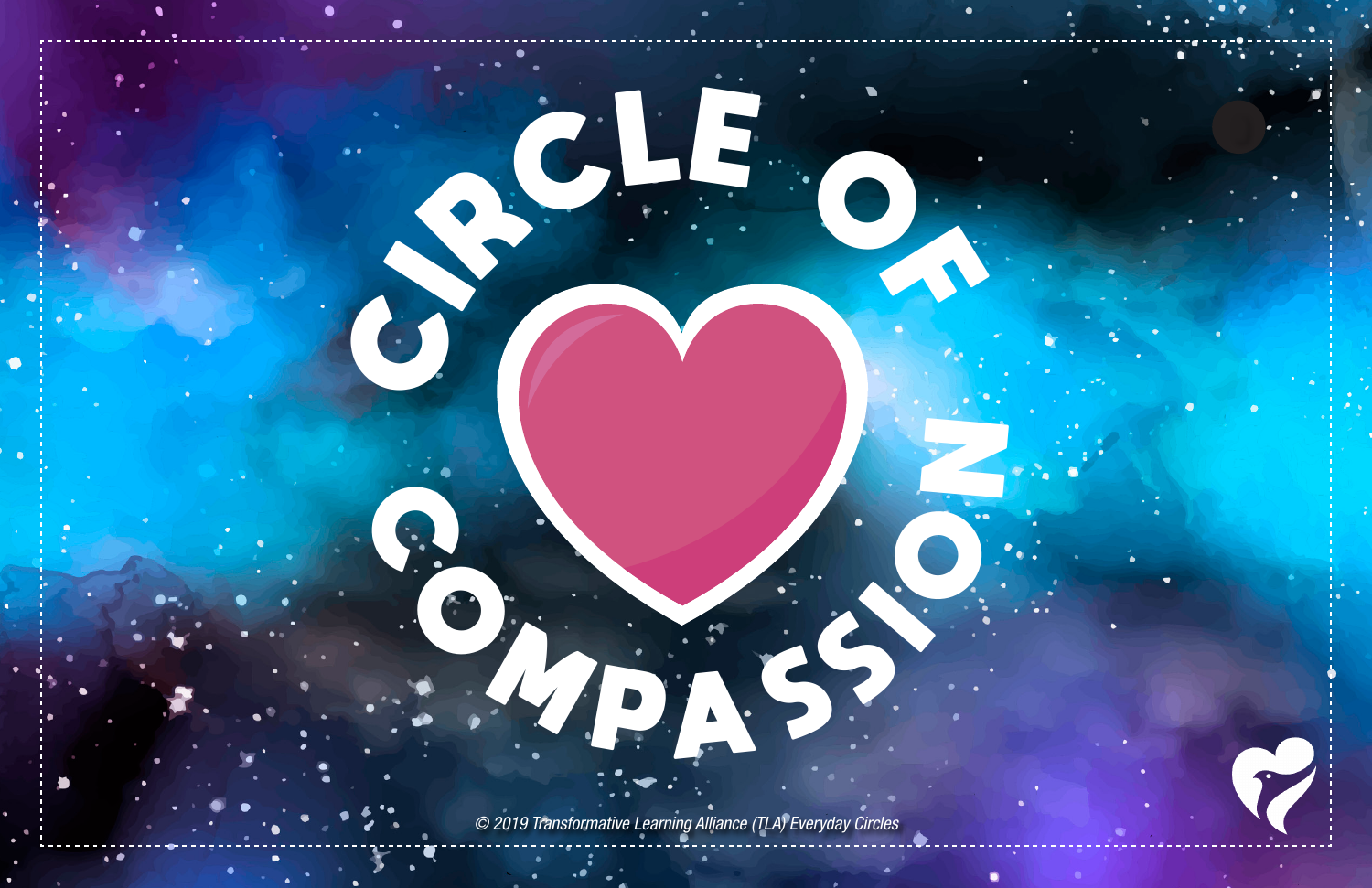## **Directions:**

- 1.**Read the** *Compassionate Kid Stories* **one at a time. After each story, discuss what the problem was and how the main character showed compassion to take action.**
- 2.**As a family discuss empathy and compassion by following the** *Circle of Compassion* **activity provided below.**



## **COMPASSIONATE KID STORIES**

#### **Trey and the Birds**

Trey loved birds and he really enjoyed watching them. He was devastated when he saw how many flew into the glass windows at his school and injured themselves or died. He researched solutions and helped install nets around the windows prone to bird collisions. The netting helped the birds see the solid surface better, and fewer flew into the windows as a result.

#### **Maria and the Bees**

Maria was always fascinated with bees. She had recently noticed there were fewer bees around and began to ask why. After some research, she started to think it had something to do with the chemicals her parents and neighbors were using on their lawns. She convinced her parents to stop using the chemicals and made flyers to teach her neighbors about the problem as well. Maria hoped that her efforts would help to bring the bees back.

#### **Julian and Friendship**

Julian was really upset that some of the kids at his school were being mean and bullying other students. He decided to do something about it. He began asking kids who looked lonely to sit with him at lunch and included them in games on the playground. He also gave a speech to his class about why being mean to others is such a harmful thing to do. Many of the kids at his school became concerned and made friends with kids who were often left out. They also started to speak up when they heard their peers being unkind to one another.

## **Himiko and the Orangutans**

Himiko loved orangutans. She had never seen one in real life, but read about them and even watched movies about them. She worried that she couldn't help them because she lived in the United States, far from the Asian rainforests where most wild orangutans live. Then, she learned that one of the problems facing orangutans is that their forests are being destroyed to make room to grow palm fruit trees for palm oil. She was surprised to learn how much of her food contained palm oil. Himiko decided to boycott products that contained palm oil and encouraged others to do the same. One of her favorite brands of cookies even replied after she sent them a letter explaining her decision to boycott their product. The company said that it would take the palm oil out of its cookies.



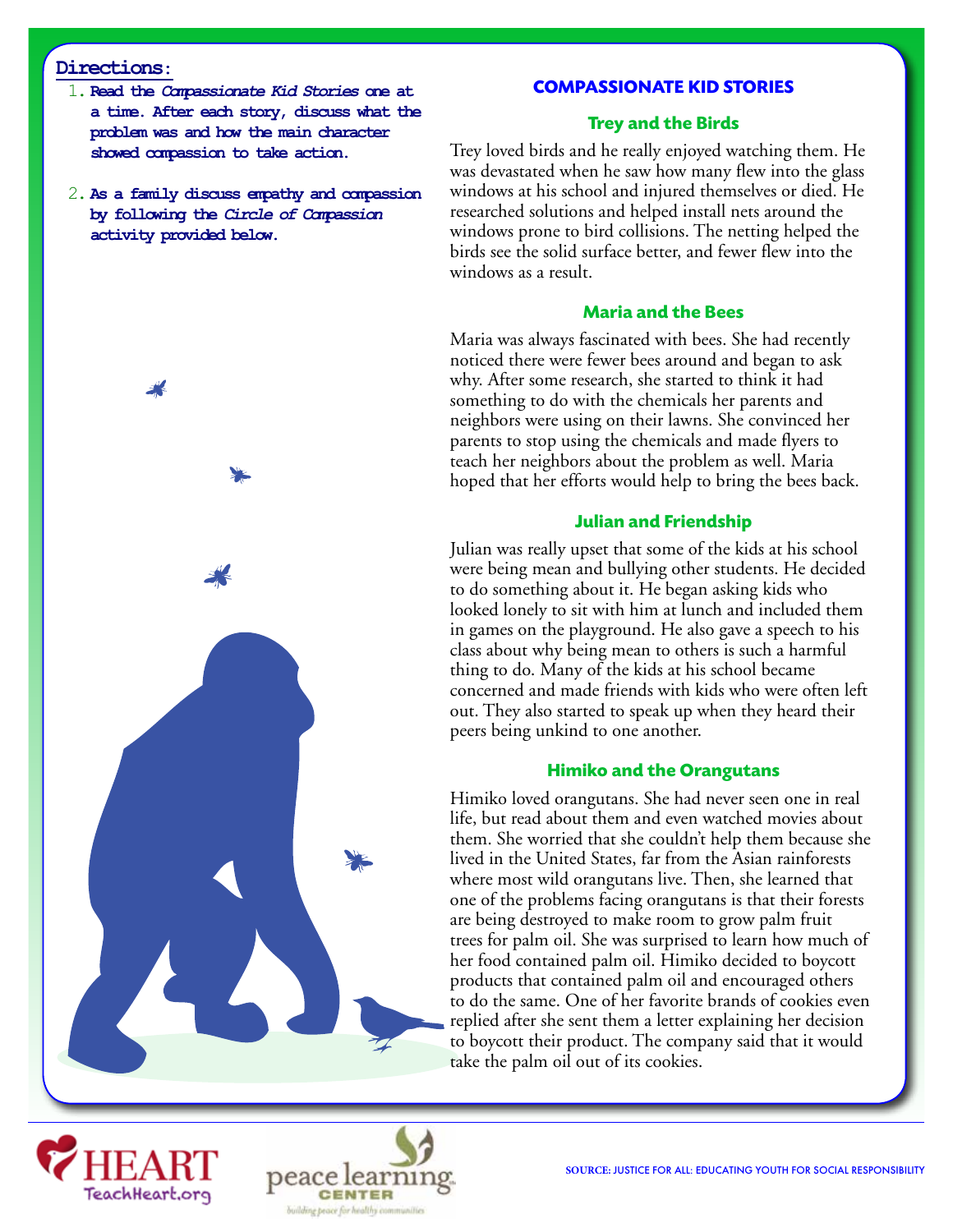# CIRCLE OF : **COMPASSION**

TIME 15 minutes

SEL COMPETENCY Social Awareness

PURPOSE

To reflect on who we care about, and who we would stand up for if they were in need

### ACTIVITY:

- Discuss what empathy means. Explain: Empathy is about feeling what someone else feels and understanding their feelings. Compassion is *having an awareness of another's suffering (empathy) and a willingness to help address it.* In other words, compassion is empathy in action.
- Draw a circle and label it "Circle of Compassion" (or use the *Circle of Compassion* worksheet provided below.)
- Say the following: This circle represents our compassion. Share who you care about and who you would stand up for or help if they were in need. (Write down your responses in the circle.)
- After everyone has shared, ask:
	- Are there any other people, animals, plants, or even parts of the natural world that you think deserve to be in the circle?
	- Is there anyone who you would not include in your Circle of Compassion? Why or why not?
	- Do you think everyone deserves to be in our circles of compassion? Why or why not?
- Now, go around the circle one at a time and respond to the following: Can you share an example of what showing compassion looks like? For example, speaking up for someone who has been bullied. (Explain that it can be any example of compassion, and if anyone is stuck, ask them to think of something they have done before or an act of compassion they have seen someone else do.)

Reflection: Was it difficult to think of examples of compassion? Why is it important to discuss what compassion looks like? Which agreement includes compassion?